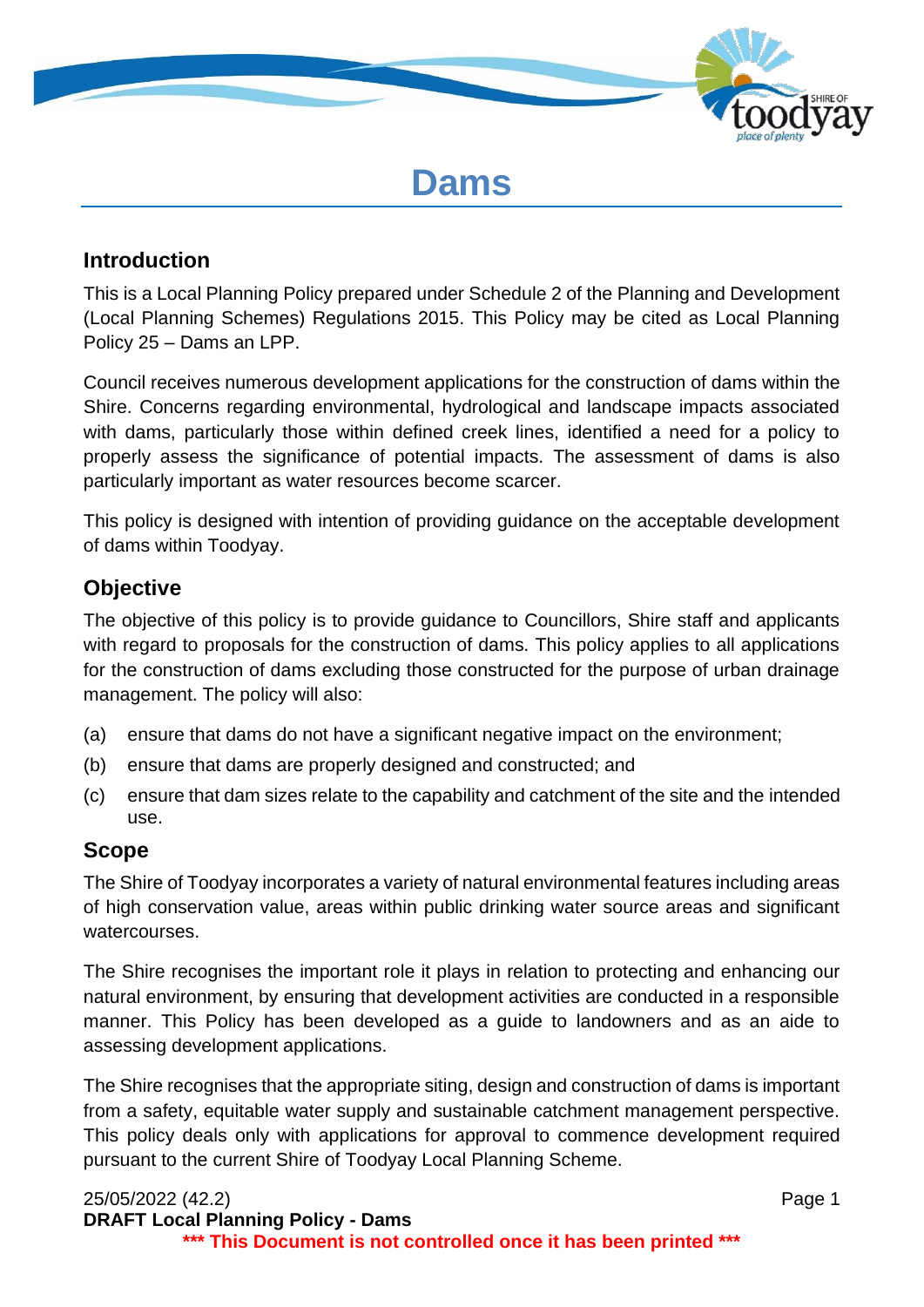Approval may also be required for the construction of a dam under the Rights in Water and Irrigation Act 1914, the Department of Water and Environmental Regulation should be contacted in this regard.

# **Definitions**

| Term                 | <b>Definition</b>                                                                                                                     |  |
|----------------------|---------------------------------------------------------------------------------------------------------------------------------------|--|
| <b>Catchment Dam</b> | means a dam not located across a watercourse which receives<br>rainfall runoff and/or groundwater seepage only.                       |  |
| Dam                  | means a man-made structure and/or excavation for the<br>purposes of water storage.                                                    |  |
| Off Stream Dam       | means a dam not located across a watercourse but into which<br>water is fed from a watercourse.                                       |  |
| On Stream Dam        | means a dam located across a watercourse                                                                                              |  |
| Watercourse          | means any river, stream or creek as depicted on a plan attached<br>to or associated with the 'Interpretation of Watercourses Policy'. |  |

# **Policy Statement**

The Shire's policy with respect to the development of dams within the Shire of Toodyay is outlined as follows.

#### **1. Purpose of Dam/s**

- 1.1 The construction of dams will generally only be supported where there is a demonstrated need for water storage associated with an agricultural use or for domestic purposes.
- 1.2 Dams will generally not be supported where they are solely for aesthetic purposes or on lots with an area of less than 2 hectares, where the scale of rural activities does not normally warrant the provision of a dam.
- 1.3 Where an application is made for a new dam on a lot that contains an existing dam, consideration shall be given to whether the additional dam is justified in order to support the use of the land. Where the existing capacity or the combined capacity of the dams exceeds that necessary to support the existing or proposed land use, the proposed dam will not be supported as it does not reflect sustainable water management.

# **2. Environmental Considerations**

- 2.1 The Shire recognises the potential negative environmental impacts associated with the siting and construction of dams.
- 2.2 Consideration should be given to natural flow patterns when designing a dam, dams should be designed so that natural flow patterns, particularly summer flows,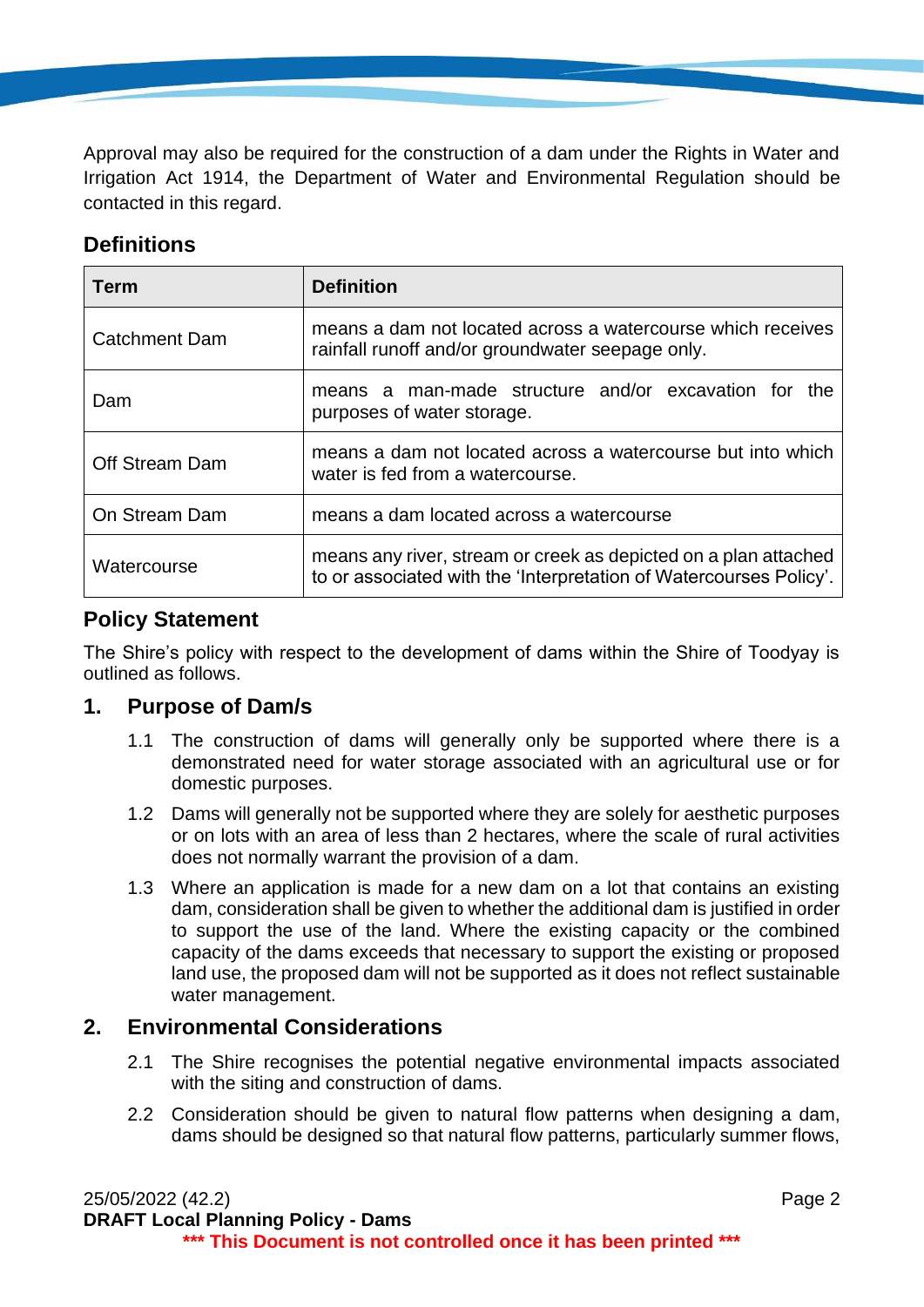are not significantly diminished. Off-stream dams should only divert water from watercourses during peak flow periods.

- 2.3 Placement of a dam within a watercourse should be avoided if possible.
- 2.4 Dams should be located so as to reduce the potential risk of erosion associated with both the construction and ongoing operation of the dam. Erosion risk is determined by a combination of soil types, vegetation cover and topography.
- 2.5 Dams should be constructed in a manner which minimises the potential for erosion and rehabilitation of any exposed soils should be undertaken in a timely manner to minimise erosion risk.
- 2.6 The potential presence of acid sulphate soils should be considered when assessing an application for the construction of a dam.

#### **3. Vegetation Management**

- 3.1 Dams should be sited so as not to require the removal of remnant vegetation or to keep any such removal to a minimum.
- 3.2 Revegetation and/or additional planting of appropriate native species shall be required where a dam is considered to have a moderate to high impact or where a dam is visually prominent on the external landscape.
- 3.3 Topsoil is to be spread on any exposed batters and exposed soils are to be revegetated with perennial grasses and appropriate native species as soon as possible after construction.
- 3.4 Where landscaping is required, it should comprise local native species with consideration of shade planting to reduce water lost by evaporation and the planting of sedges and reeds to enhance the water quality and biodiversity. The vegetation, however, should not negatively impact upon the structural integrity of the dam.

#### **4. Impact Assessment Criteria**

- 4.1 The potential level of impact of a proposed dam is determined by estimating the potential environmental impact of each characteristic of a proposed dam. This is detailed in Table 1.
- 4.2 A scoring method is provided to assist in determining the potential overall environmental impact of a proposed dam.
- 4.3 The potential impact of a dam is classified as follows:
	- (a) High Impact where the total score is greater than 10 points;
	- (b) Moderate Impact where the total score is between  $5 10$  points:
	- (c) Low Impact where the total score is less than 5 points.

#### **5. Requirement for Supporting Information**

5.1 The applicant is to supply detailed information in support of an application for a dam. The information required to be submitted is commensurate with the potential impact of the dam (as defined in Table 1 and is outlined in Table 2.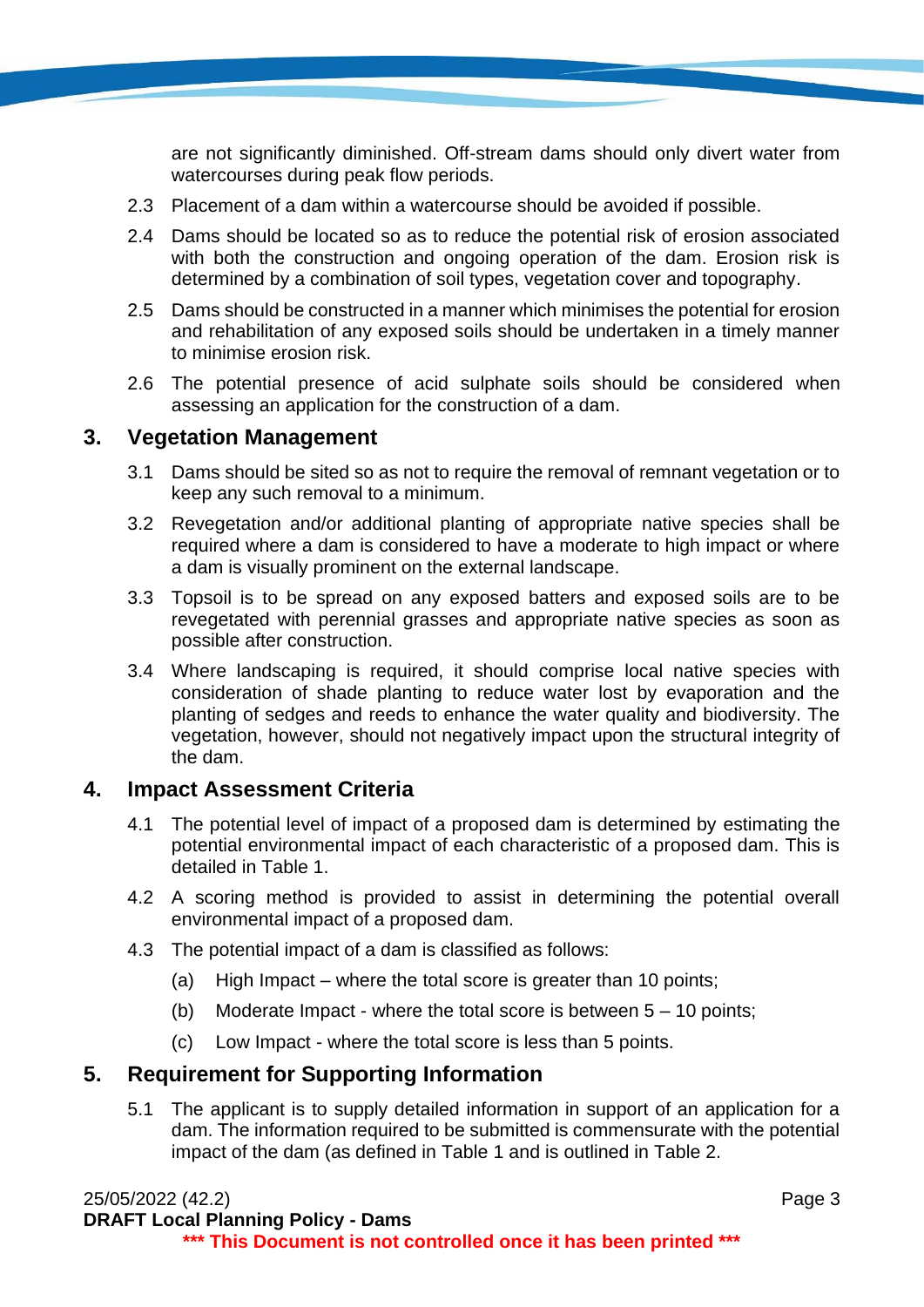5.2 Notwithstanding the requirements detailed in Table 2, further information may be required where deemed necessary in order to address any of the issues raised in this policy.

#### **6. Setback Requirements**

- 6.1 Dams must be setback an appropriate distance to ensure that neighbouring landowners are not detrimentally affected by a dam, taking into consideration the standard setback requirements for the respective zone as specified in the current Shire of Toodyay Local Planning Scheme.
- 6.2 Under no circumstances should a dam be located so as to result in land being inundated outside the boundary of the lot on which the dam is to be located.

#### **7. Dam Assessment**

When assessing an application to construct or excavate a dam consideration shall be given to:

- (i) The potential level of impact of the dam, as determined in Table 1;
- (ii) the supporting information provided in accordance with Table 2;
- (iii) the setback requirements of the relevant zone as specified in the current Shire of Toodyay Local Planning Scheme;
- (iv) comments received from other government agencies (where applicable);
- (v) submissions received during the advertising process (where applicable); and any other matter deemed relevant by the Council.

#### **8. Assessment Criteria**

The following information is intended to guide applicants in their proposal for the development of dams within the Shire of Toodyay.

- 8.1 Siting Considerations
	- 8.1.1 The positioning of dams is one of the most important considerations when minimising negative impacts on waterways. Dams built within a watercourse will impede the natural flow of water and may also have a tendency to cause erosion resulting in movement of sediment downstream.
	- 8.1.2 On-stream dams may also cause disturbance to fringing vegetation and fauna habitat and potentially deprive downstream users of water. Dams constructed within watercourses impede natural base flows and capture out of season rain events.
	- 8.1.3 For the reasons outlined above, dams should be constructed away from watercourses where impacts on the environment are more likely to be reduced.
	- 8.1.4 Catchment dams are the most favourable form of dam, as they have minimal impacts on other water users and environmental impacts are reduced due to negligible impedance to natural flow patterns.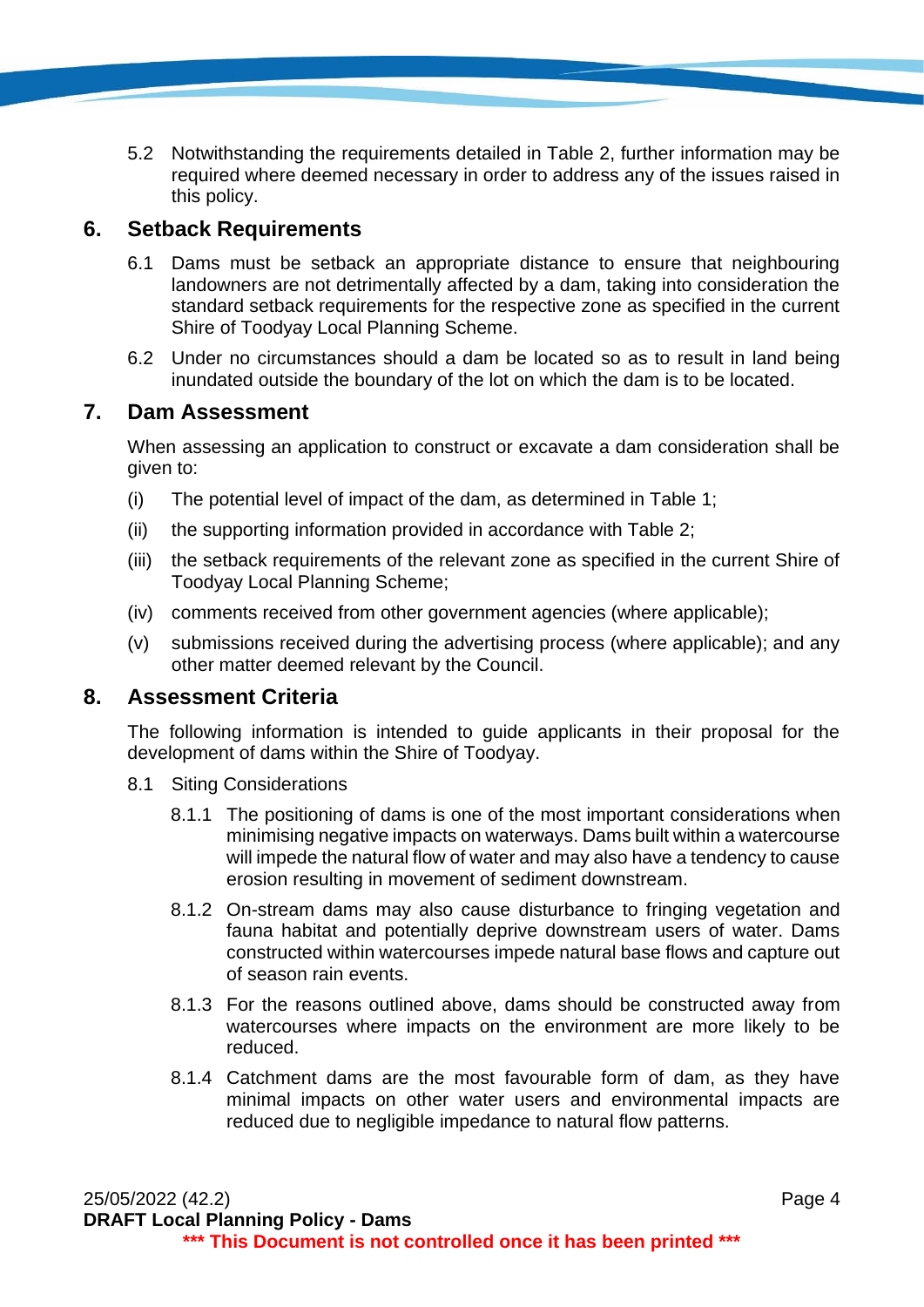- 8.1.5 During construction of dam's earthworks may cause soil to be transported into a watercourse. Appropriate sediment and erosion control methods should be installed to protect riparian eco-systems and downstream users.
- 8.2 Cumulative Impact
	- 8.2.1 As well as the direct impact that dams may have on the natural environment when they are constructed on a watercourse, dams also have a cumulative impact. A number of dams constructed on the same watercourse can limit the amount of water flow available for downstream users. The increased storage of water within certain areas and decreased flows in a watercourse, may also impact upon environmental attributes of riparian habitats.
	- 8.2.2 Catchment dams located 'off-stream' can also have a cumulative impact upon a water catchment area due to reduced run-off to watercourses.
	- 8.2.3 The capacity of proposed and existing dams located within the same water catchment area, should not negatively impact upon an adequate amount of water being able to reach the watercourses or recharge groundwater.
- 8.3 Design Considerations
	- 8.3.1 The foundations of a dam must be structurally sound. The clay content, water holding capacity, wall design and spillway and summer flow bypass design are also important factors requiring consideration as part of dam construction proposals. An application for a large dam should be accompanied by a report from a suitably qualified professional demonstrating that the design considerations outlined in this policy have been properly addressed.
	- 8.3.2 Dam design, safety and construction are the responsibility of the landowner. Once the dam is constructed the landowner may be required to submit a structural engineering certification undertaken by a suitably qualified engineer, certifying that the dam has been constructed to an acceptable standard.
	- 8.3.3 On completion of the construction of a dam, an applicant may be required to provide confirmation by a surveyor that the capacity of the dam is consistent with that approved.
	- 8.3.4 Dams should incorporate design features to ensure that natural flow patterns, particularly in summer are not compromised. A reduction in summer flows is likely to cause greater environmental stress downstream when compared to a minor reduction in peak flows during peak rainfall months.

# **9. Application requirements**

The following is the base information required for a development application for a dam. Additional information may be required based on the impact of the dam or lake as assessed by this Policy:

- (a) A detailed description of the purpose of the dam or lake.
- (b) A detailed Geotechnical report detailing constraints of the site (if applicable).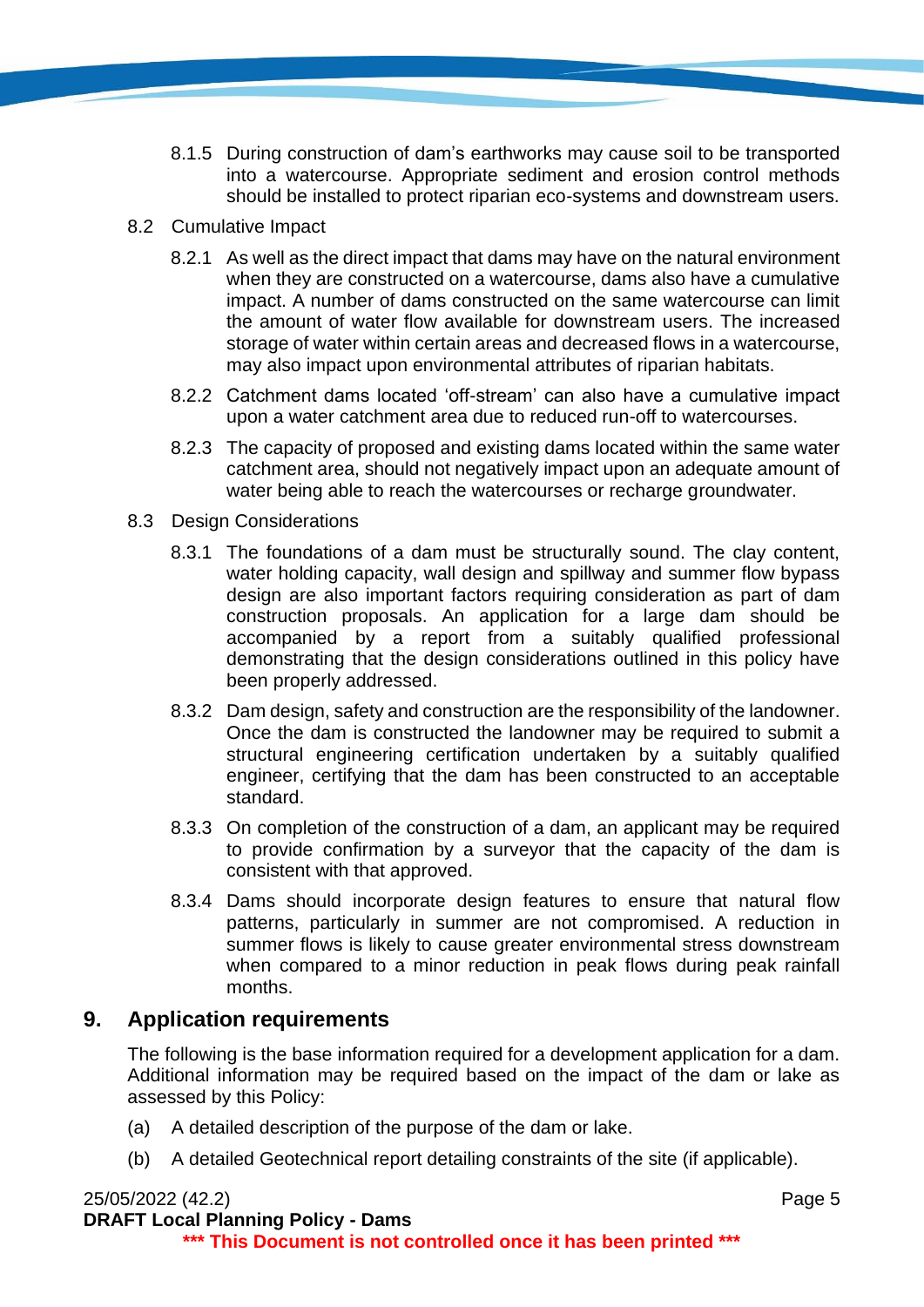- (c) Application Specifics, including:
	- Cross-sections:
	- Location of the proposed dam and any upstream dams within 500m;
	- Areas proposed to be landscaped;
	- Capacity of the dam or lake;
	- Materials to be used;
	- Proposed usage of the material excavated; and
	- Whether the dam will be lined or not and any materials to be used for lining.
	- Location of watercourses.
	- Engineering certification (if applicable).
	- Additional information requirements as per Table 2.

#### **10. Consultation**

- 10.1 High & Moderate Impact Dams
	- 10.1.1 Prior to determining an application for a dam, comments shall be sought from adjoining landowners for a period of 28 days. Advertising is to be in the form of letters to property owners located within 200 metres of the subject property boundary, through a notice in a newspaper circulating throughout the Shire of Toodyay and a sign on site.
	- 10.1.2 As well as formal advertising being undertaken it is suggested that the applicant/landowner discuss their proposal, prior to lodging an application, with any potentially impacted neighbouring property owners.
	- 10.1.3 In addition to the proposal being referred to nearby landowners, the Shire will refer the application to the local catchment group, Land Conservation District Committee or other relevant interest group.
	- 10.1.4 Where a proposed dam is determined to have a potentially high impact, is located within a public drinking water source area, within a proclaimed surface water area, or is located within 200 metres of a Conservation Category Wetland, it shall be referred to the Department of Environment and Water Regulation and other relevant State Government agencies prior to consideration by Council.
- 10.2 Low Impact Dams
	- 10.2.1 Consultation with neighbouring property owners will occur as detailed above for high and moderate impact dams, however consultation will not normally be required with the Department of Water and Environmental Regulation or other State Government agencies.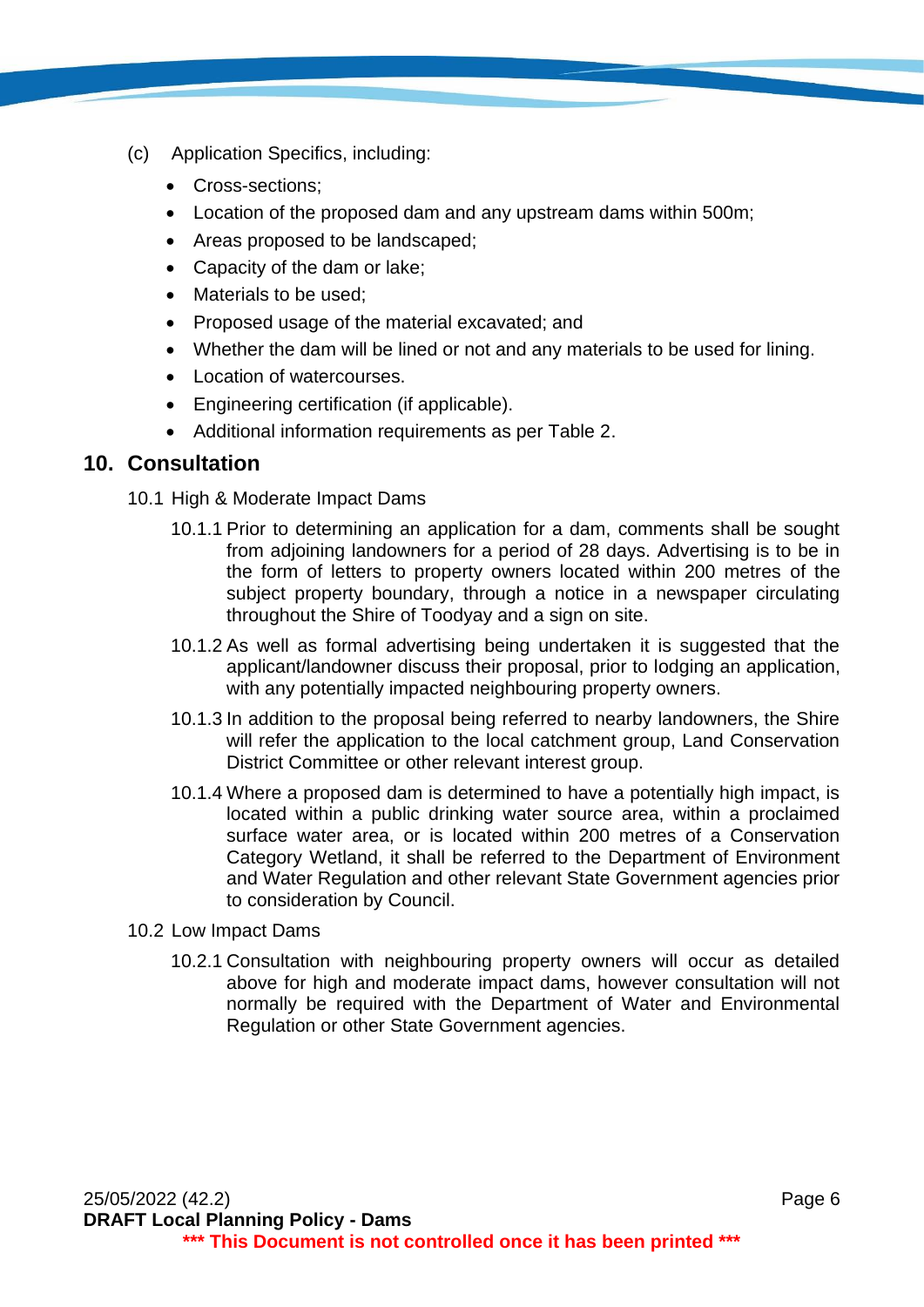

# **11. Appendix I: Table 1 - Dam Construction Assessment based on Potential Impact**

| <b>DAM</b>             | <b>POTENTIAL IMPACTS</b>                                                                                                                                                                                                                                                                                    |                                                                                                                                                                                                                                                                                                                                |                                                                                |                                                                |
|------------------------|-------------------------------------------------------------------------------------------------------------------------------------------------------------------------------------------------------------------------------------------------------------------------------------------------------------|--------------------------------------------------------------------------------------------------------------------------------------------------------------------------------------------------------------------------------------------------------------------------------------------------------------------------------|--------------------------------------------------------------------------------|----------------------------------------------------------------|
| <b>CHARACTERISTICS</b> | <b>HIGH</b><br>3 points each)                                                                                                                                                                                                                                                                               | <b>MODERATE</b><br>(2 points each)                                                                                                                                                                                                                                                                                             | <b>LOW</b><br>(1 point each)                                                   | <b>NEGLIGIBLE</b><br>(0 points)                                |
| Dam Locations          | On-stream, within a public<br>water supply catchment,<br>within a proclaimed surface<br>water area, or within 200<br>metres of a conservation<br>category wetland                                                                                                                                           | Adjacent<br>to<br>a<br>watercourse but outside<br>of the seasonal flow<br>path.                                                                                                                                                                                                                                                | Greater than 50 metres<br>distance<br>from<br>a<br>watercourse                 | 100<br>Greater<br>than<br>metres<br>from<br>the<br>watercourse |
| Dam Size               | capacity<br>Storage<br>exceeding:<br>$500m3$ ,<br>within<br>$\bullet$<br>a<br>watercourse;<br>$2,500m3$ , outside of a<br>$\bullet$<br>watercourse;<br>5,000 $m3$ , greater than<br>$\bullet$<br>100<br>watercourse; or<br>$\bullet$<br>catchment yield based<br>on an average annual<br>rainfall of 500mm. | Dam storage capacity<br>not exceeding that for<br>specified for high but<br>exceeding:<br>• $150m^3$ ,<br>within<br>a<br>watercourse;<br>metres from $a \mid \bullet$ 750 $m^3$ , outside of a<br>watercourse; or<br>Greater than 25% of the $\bullet$ 1,500m <sup>3</sup> , greater than<br>100 metres from a<br>watercourse. | with<br>storage<br>Dams<br>capacity less than those<br>specified for moderate. | Not applicable.                                                |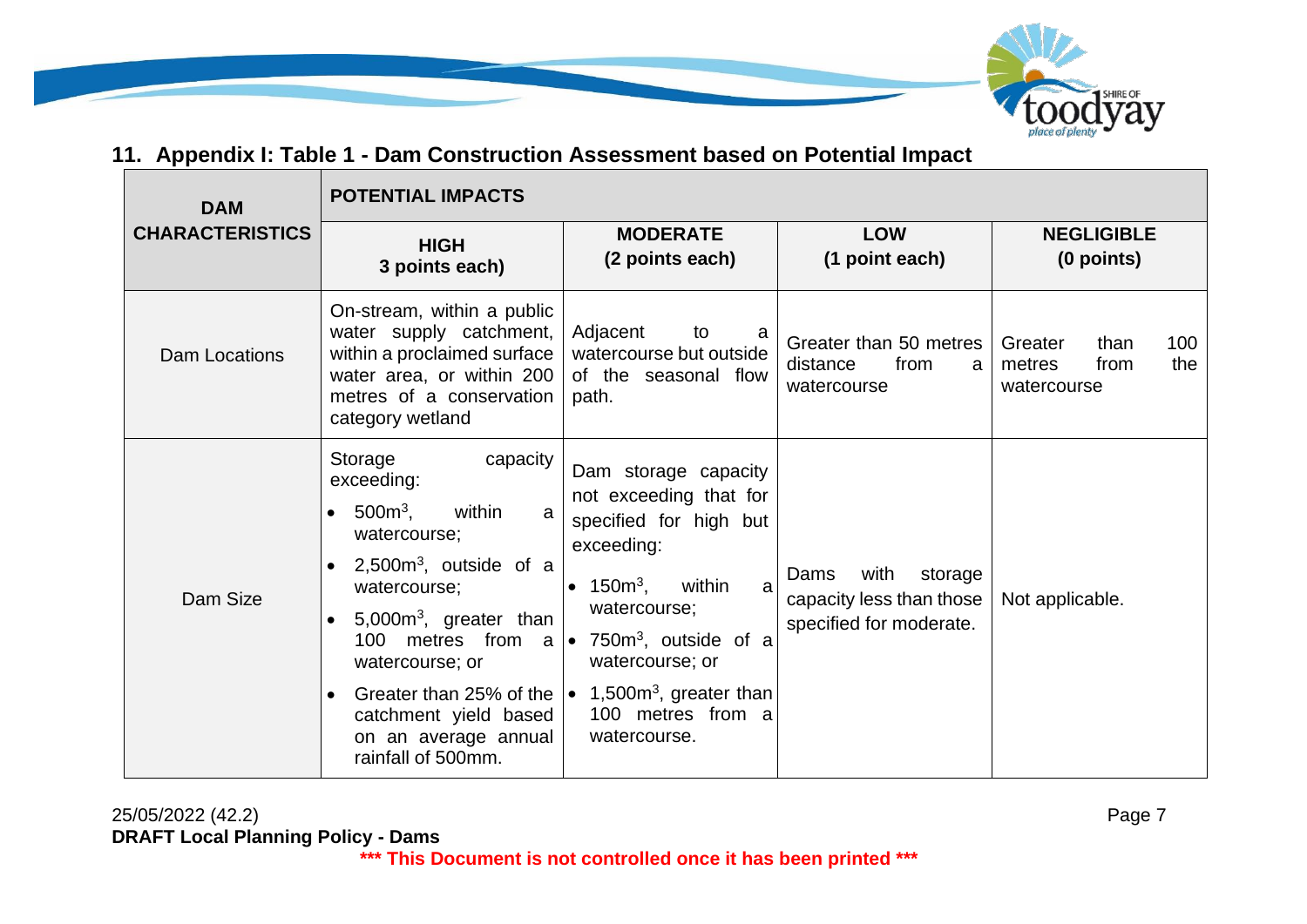| <b>DAM</b>                                                      | <b>POTENTIAL IMPACTS</b>                                                                                                          |                                                                                                            |                                                                                          |                                                                                     |
|-----------------------------------------------------------------|-----------------------------------------------------------------------------------------------------------------------------------|------------------------------------------------------------------------------------------------------------|------------------------------------------------------------------------------------------|-------------------------------------------------------------------------------------|
| <b>CHARACTERISTICS</b>                                          | <b>HIGH</b><br>3 points each)                                                                                                     | <b>MODERATE</b><br>(2 points each)                                                                         | <b>LOW</b><br>(1 point each)                                                             | <b>NEGLIGIBLE</b><br>(0 points)                                                     |
| Maintenance of<br><b>Natural Flow</b>                           | Watercourse<br>dam<br>$(on-$<br>with<br>limited<br>stream)<br>maintain<br>devices<br>to<br>summer and winter flows<br>downstream. | Watercourse dam with<br>comprehensive<br>measures to maintain<br>and winter<br>summer<br>flows downstream. | Off-stream dam that<br>only receives flow from<br>a watercourse during a<br>storm event. | Catchment dam which<br>does not receive any<br>from<br>the<br>water<br>watercourse. |
| Cumulative Impact<br>(upstream,<br>downstream and<br>catchment) | Greater than 25% of the<br>catchment yield based on<br>an average annual rainfall<br>of 500mm.                                    | Greater than 1 dam<br>within a one-kilometre<br>radius and within the<br>same catchment.                   | dam within a one-<br>kilometre radius of the<br>proposed<br>dam<br>location.             | No dams within a one-<br>kilometre radius of the<br>proposed<br>dam<br>location.    |
| <b>Vegetation Clearing</b>                                      | Requires<br>extensive<br>clearing of remnant trees,<br>shrubs and sedges to<br>construct the dam.                                 | <b>Requires</b><br>some<br>clearing of<br>remnant<br>vegetation.                                           | <b>Requires</b><br>minimal<br>clearing of<br>remnant<br>vegetation.                      | Does not require any<br>vegetation clearing.                                        |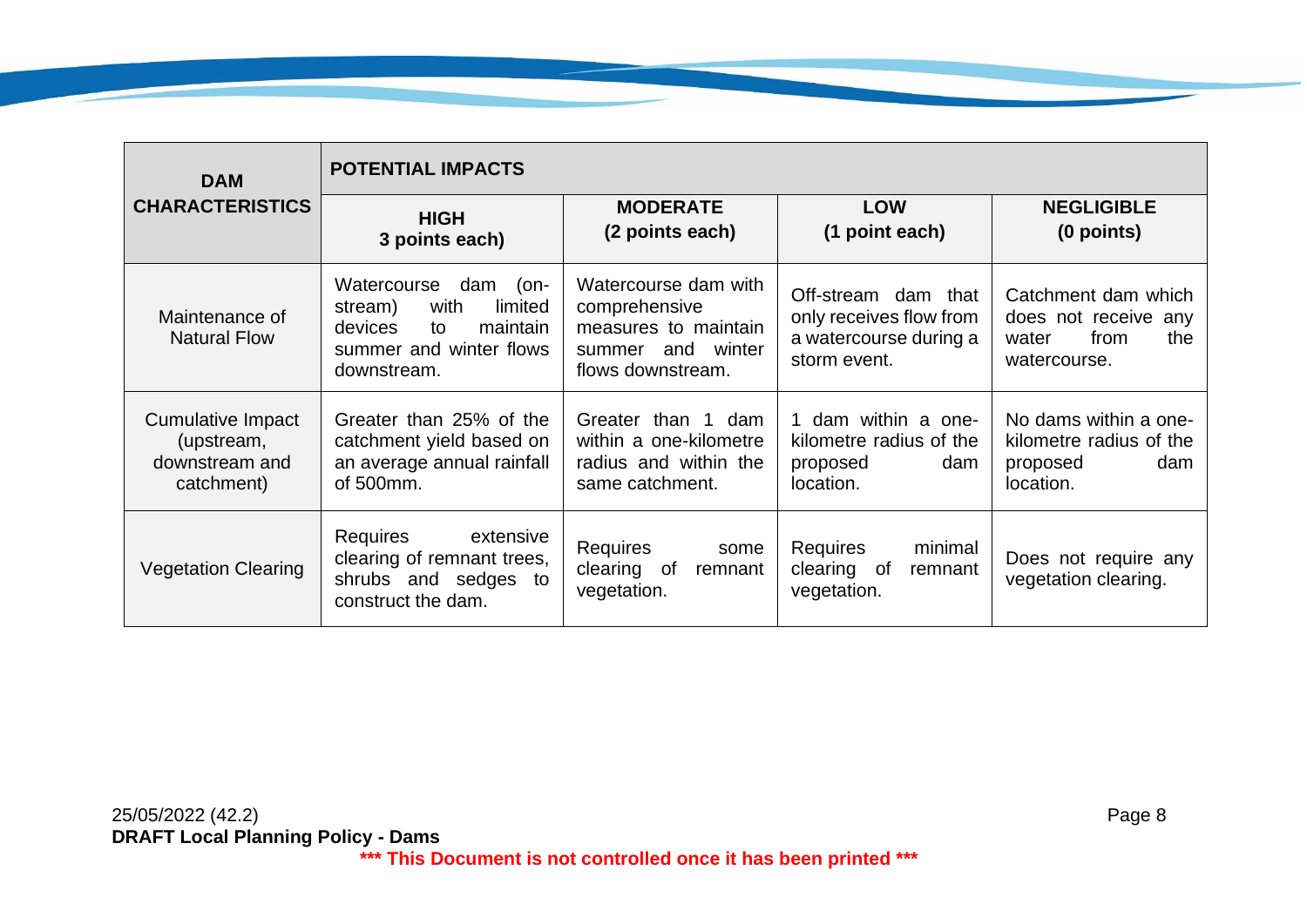# **Impact Supporting Information Required to Accompany an Application for a Dam**<br>Significance High • A comprehensive hydrological report prepared by a suitably qualified hydrologist or engineer providing an assessment of how the structure will affect the summer and winter flow patterns and describe summer and winter flow management provisions; • A certified report on dam structure by a suitably qualified engineer; • A revegetation/landscaping plan; • Detailed plans including a cross-section, site feature survey and locality plan; The maximum capacity of the dam; and • A report addressing issues outlined within this policy. Moderate • A brief report of hydrological and/or structural aspects; • A certified report on dam structure by a qualified engineer; • A revegetation/landscaping plan; • Detailed plans including a cross-section, site feature survey and locality plan; The maximum capacity of the dam; and • A report addressing issues outlined within this policy. Low • Detailed plans including a cross-section, site feature survey and locality plan; The maximum capacity of the dam; and • A report addressing issues outlined within this policy.

# **12. Appendix II: Table 2 - Supporting Information Required**

25/05/2022 (42.2) Page 9 **DRAFT Local Planning Policy - Dams**

**\*\*\* This Document is not controlled once it has been printed \*\*\***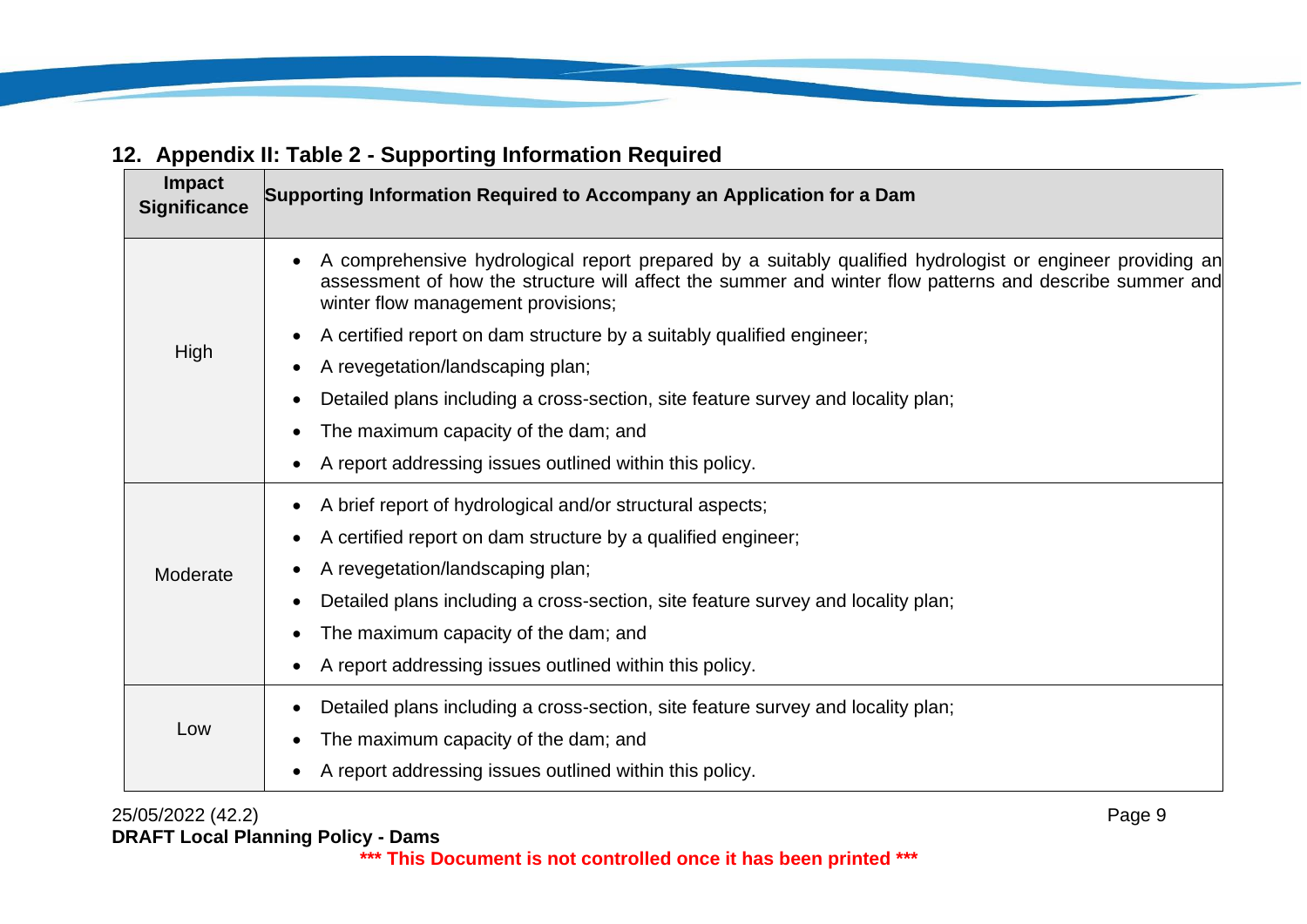# **13. Appendix III: Checklist for Planning a Dam**

When planning to construct a dam care should be taken to ensure that all of the following issues are assessed:

- (a) Examine alternative methods in which water demand could be met taking into consideration:
	- (i) reliability
	- (ii) cost
	- (iii) maintenance
- (b) Assess the size of the dam and the demand for water
- (c) Assess the soil types surrounding the dam site to ensure stability (engineering integrity)
- (d) Determine the level of creek flow and assess whether your dam may alter creek flow
- (e) What is the current water quality of the watercourse?
- (f) Will your dam affect water quality or will your dam impact on the creek system by:
	- (i) altering the local ecosystem
	- (ii) impacting on local vegetation
- (g) Will your dam affect other users of the watercourse through:
	- (i) −alteration of flow
	- (ii) −alteration of supply
	- (iii) −possible effects due to dam burst
- (h) What is the size of the catchment and is your dam suitable for the amount of water generated?
- (i) Have you planned for storm events and evaporation?
- (j) What measures do you propose to minimise sedimentation?
- (k) What measure do you propose to control mosquitoes?
- (l) Will your dam construction affect salinity levels?
- (m) What are the safety issues involved in constructing and maintaining a dam?
- (n) What are the local government requirements for building a dam in your area?
- (o) Is it in a stream protection area?
- (p) Is there a local catchment group in the area?
- (q) Is there a management plan covering the watercourse or catchment in your area?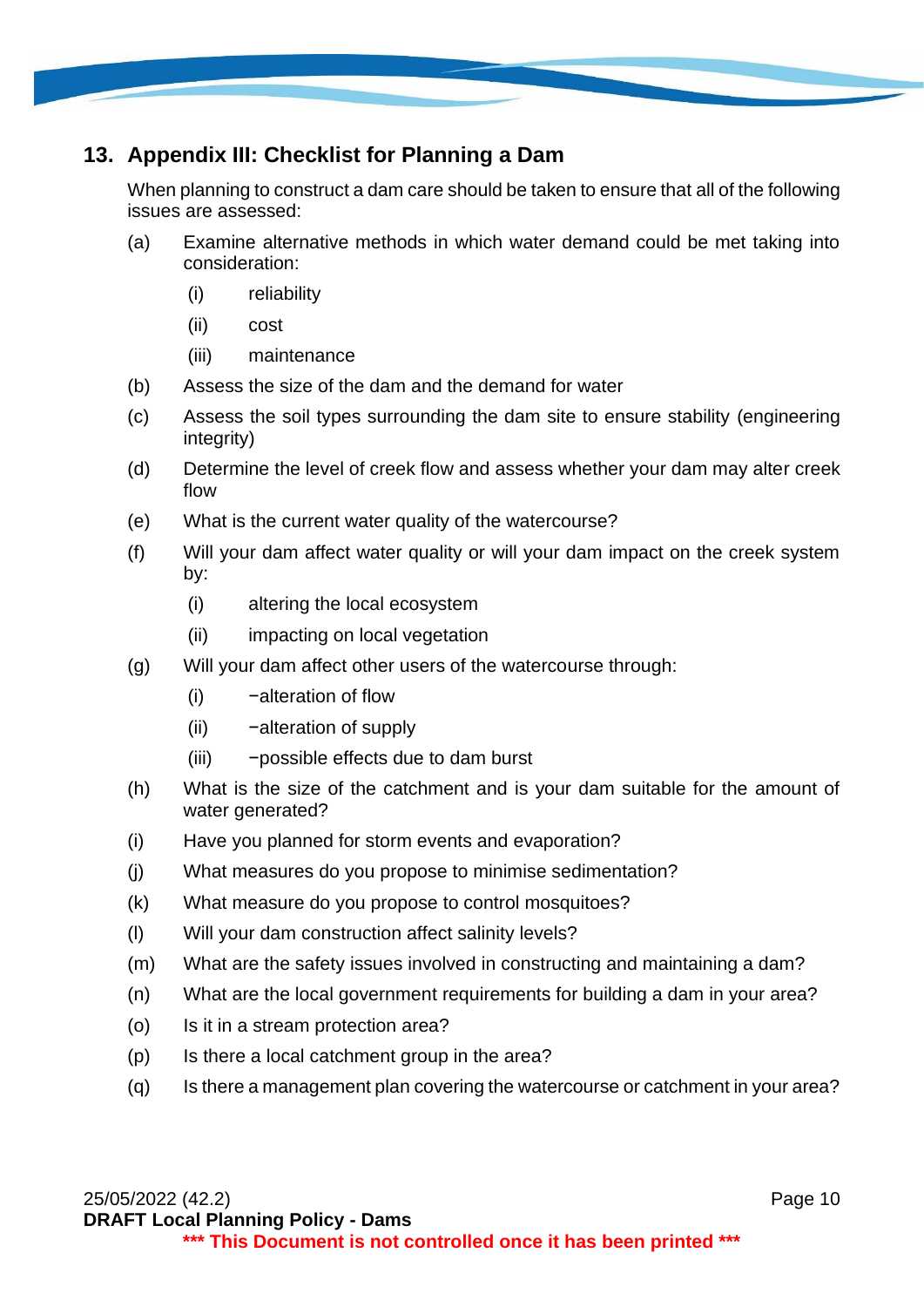# **Reference Information**

Shire of Toodyay Local Planning Policies.

# **Legislation**

[Planning and Development Act 2005](http://www7.austlii.edu.au/cgi-bin/viewdb/au/legis/wa/consol_act/pada2005236/)

[Planning and Development \(Local Planning Schemes\) Regulations 2015](http://classic.austlii.edu.au/au/legis/wa/consol_reg/padpsr2015527/s22.html)

[Planning and Development Regulations 2009](http://www5.austlii.edu.au/au/legis/wa/consol_reg/padr2009345/sch2.html)

[Shire of Toodyay Local Planning Scheme No. 4](https://www.wa.gov.au/government/document-collections/shire-of-toodyay-planning-information)

[State Planning Policy 2.5 -](https://www.wa.gov.au/government/publications/state-planning-policy-25-rural-planning) Rural planning – December 2016

[Shire of Toodyay Local Planning Strategy 2018](https://www.wa.gov.au/government/document-collections/shire-of-toodyay-planning-information)

[State Planning Strategy 2050](https://www.wa.gov.au/government/publications/state-planning-strategy-2050)

#### **Associated documents**

[Planning guidelines -](https://www.wa.gov.au/government/publications/planning-guidelines-rural-planning) Rural planning – December 2016

Draft State Planning Policy 2.9 Planning for Water Guidelines August 2021

# **Version control information**

| Version No. | Date Issued | <b>Review position</b> | <b>Developed by</b>                         | <b>Approved by</b>                        |
|-------------|-------------|------------------------|---------------------------------------------|-------------------------------------------|
| V0          | 15/05/2012  | Adopted new policy     | Planning<br>Manager<br>and Development      | Council                                   |
| V1          | 18/09/2012  | Reformatted            | Planning<br>Manager<br>and Development      | Council                                   |
| V2          | 25/05/2022  | <b>Revised</b>         | Manager<br>Development<br>and<br>Regulation | Council<br>for<br>approved<br>advertising |

| Document control information |                              |  |
|------------------------------|------------------------------|--|
| Document Theme               | <b>Local Planning Policy</b> |  |
| <b>Document Category</b>     | Development and Regulation   |  |
| Document Title               | Dams                         |  |
| Document ID                  | LPP.25                       |  |